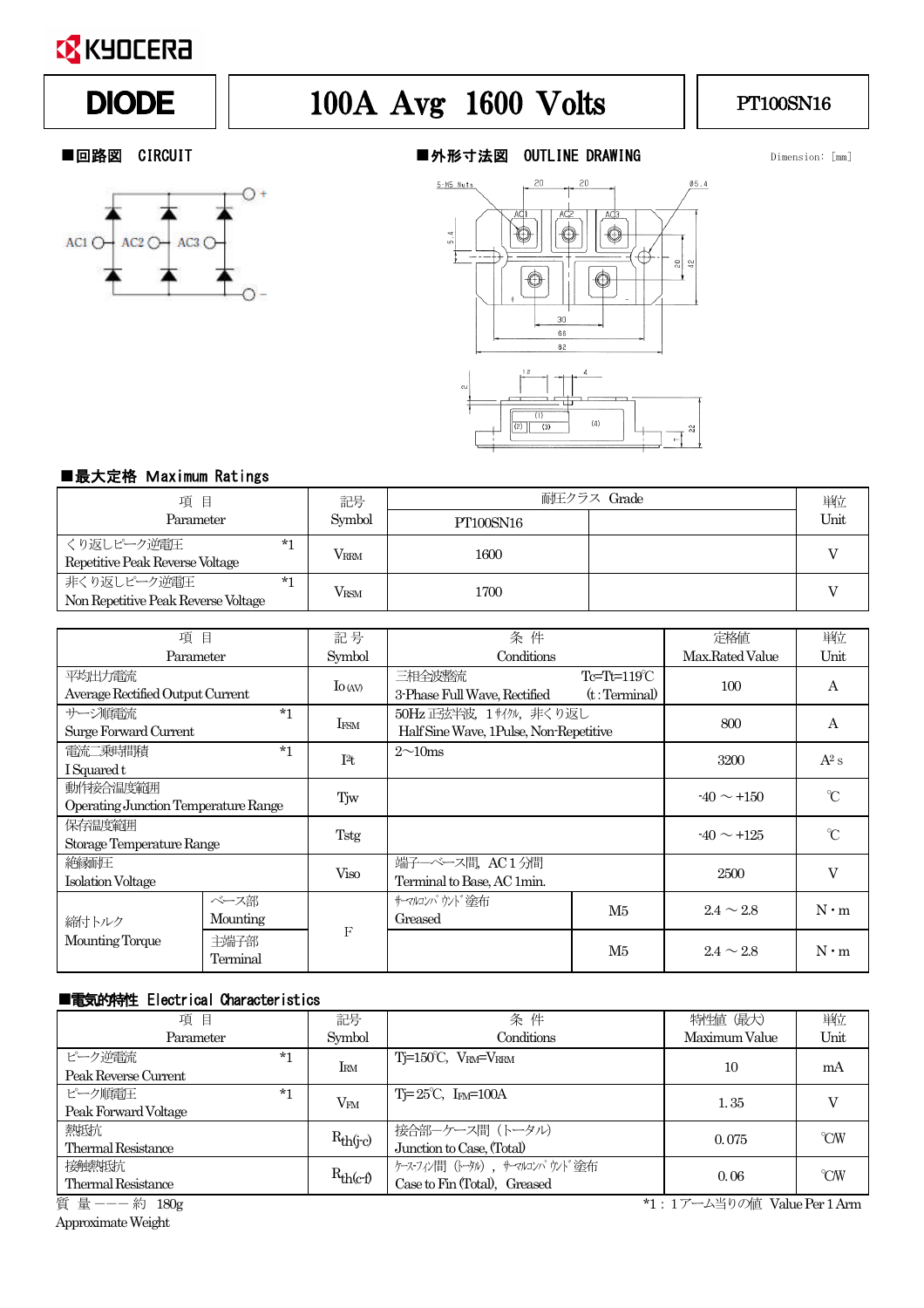

#### *FORWARD CURRENT VS. VOLTAGE* 順電圧特性



瞬 時 順 電 流

 $(A)$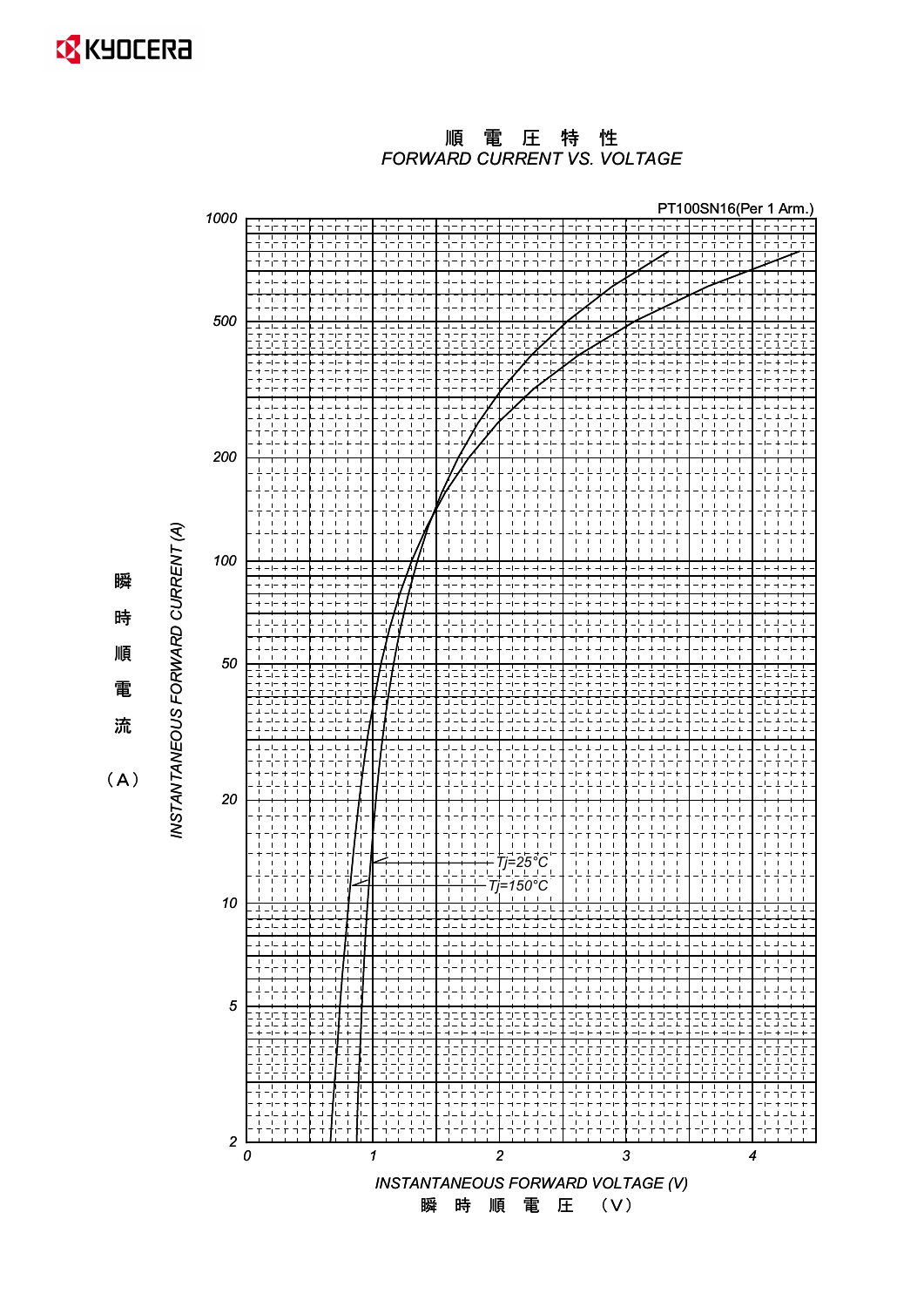## **EX** KYOCERA



平均順電力損失特性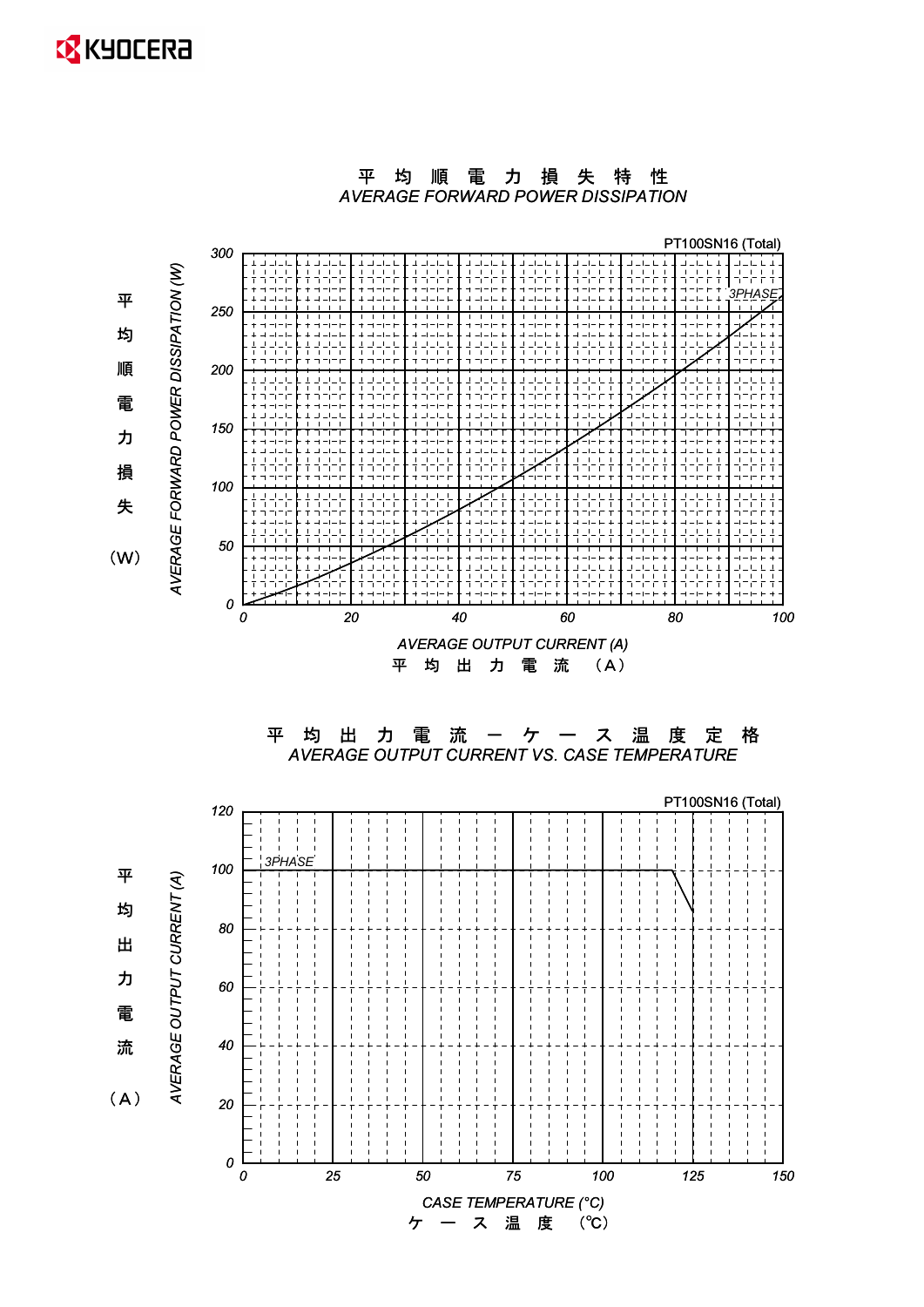**EX** KYOCERA

### ー ジ 順 電 流 定 格<br>*SURGE CURRENT RATINGS* サ ー ジ 順 電 流

f=50Hz, Half Sine Wave, Non-Repetitive, Tj=150°C



 $\overline{\phantom{a}}$ ジ 順 電 ὶ

 $(A)$ 

サ